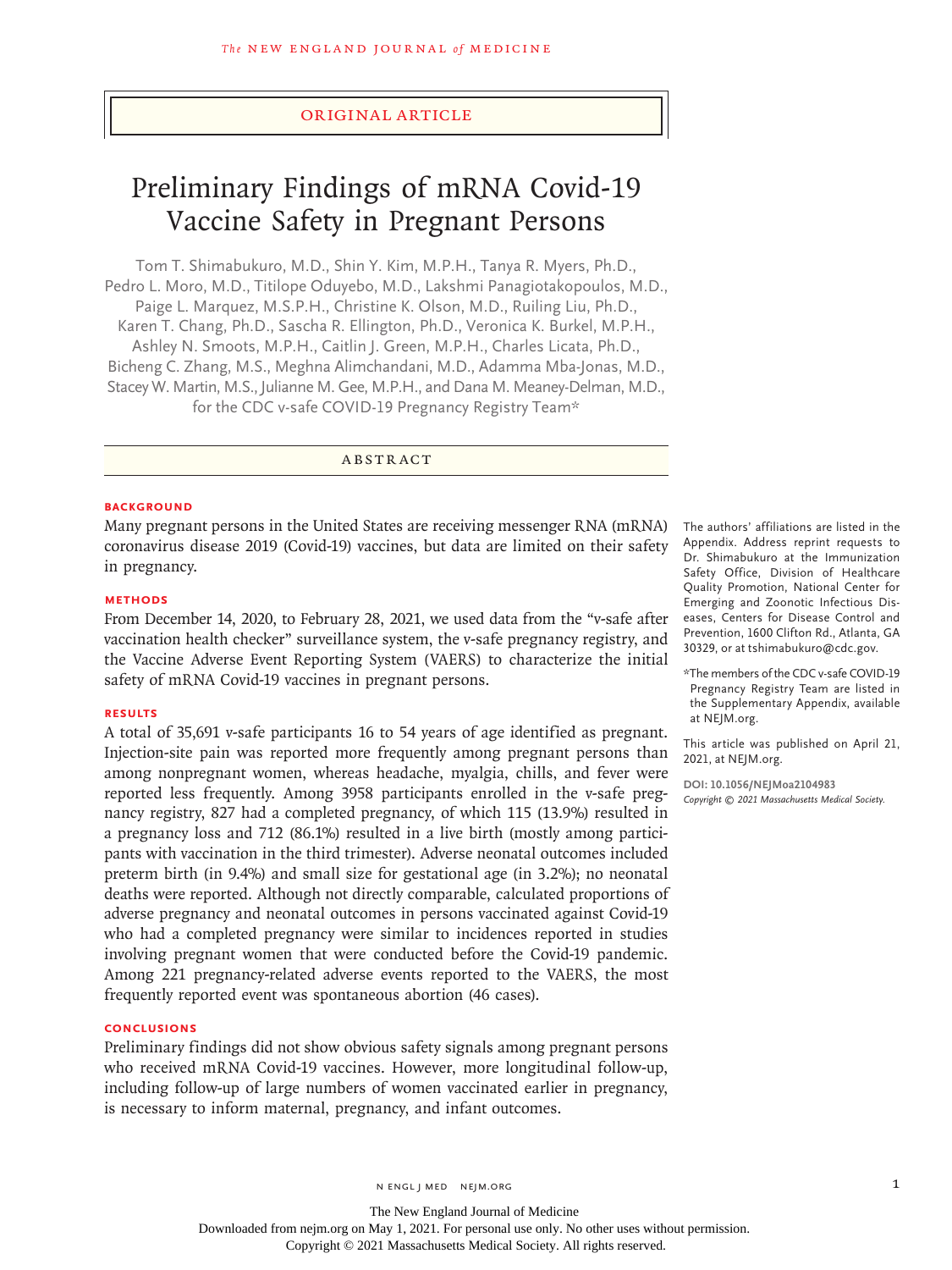HE FIRST CORONAVIRUS DISEASE 2019<br>(Covid-19) vaccines available in the United<br>States were messenger RNA (mRNA) vac-<br>cines: BNT162b2 (Pfizer-BioNTech) and mRNA-(Covid-19) vaccines available in the United States were messenger RNA (mRNA) vaccines: BNT162b2 (Pfizer–BioNTech) and mRNA-1273 (Moderna). In December 2020, the vaccines were granted Emergency Use Authorization (EUA) by the Food and Drug Administration (FDA) as a two-dose series, 3 weeks apart for Pfizer–BioNTech and 1 month apart for Moderna, and were recommended for use by the Advisory Committee on Immunization Practices (ACIP).<sup>1-4</sup> Pregnant persons were excluded from preauthorization clinical trials, and only limited human data on safety during pregnancy were available at the time of authorization. However, pregnant persons with Covid-19 are at increased risk for severe illness (e.g., resulting in admission to an intensive care unit, extracorporeal membrane oxygenation, or mechanical ventilation) and death, as compared with nonpregnant persons of reproductive age.<sup>5</sup> Furthermore, pregnant persons with Covid-19 might be at increased risk for adverse pregnancy outcomes, such as preterm birth, as compared with pregnant persons without Covid-19.6 The Centers for Disease Control and Prevention (CDC) and ACIP, in collaboration with the American College of Obstetricians and Gynecologists and the American Academy of Pediatrics, have issued guidance indicating that Covid-19 vaccines should not be withheld from pregnant persons.<sup>7-9</sup>

Postauthorization monitoring in pregnant persons is necessary to characterize the safety of these new Covid-19 vaccines, which use mRNA, lipid nanoparticles, and state-of-the-art manufacturing processes. Furthermore, establishing their safety profiles is critical to inform recommendations on maternal vaccination against Covid-19. We report preliminary findings of mRNA Covid-19 vaccine safety in pregnant persons from three U.S. vaccine safety monitoring systems: the "v-safe after vaccination health checker" surveillance system, $10$  the v-safe pregnancy registry,<sup>11</sup> and the Vaccine Adverse Event Reporting System (VAERS).12

#### Methods

# **Monitoring Systems and Covered Populations**

*V-safe Surveillance System and Pregnancy Registry*

V-safe is a new CDC smartphone-based activesurveillance system developed for the Covid-19 vaccination program; enrollment is voluntary.

V-safe sends text messages to participants with weblinks to online surveys that assess for adverse reactions and health status during a postvaccination follow-up period. Follow-up continues 12 months after the final dose of a Covid-19 vaccine. During the first week after vaccination with any dose of a Covid-19 vaccine, participants are prompted to report local and systemic signs and symptoms during daily surveys and rank them as mild, moderate, or severe; surveys at all time points assess for events of adverse health effects. If participants indicate that they required medical care at any time point, they are asked to complete a report to the VAERS through active telephone outreach.

To identify persons who received one or both Covid-19 vaccine doses while pregnant or who became pregnant after Covid-19 vaccination, v-safe surveys include pregnancy questions for persons who do not report their sex as male. Persons who identify as pregnant are then contacted by telephone and, if they meet inclusion criteria, are offered enrollment in the v-safe pregnancy registry. Eligible persons are those who received vaccination during pregnancy or in the periconception period (30 days before the last menstrual period through 14 days after) and are 18 years of age or older. For persons who choose to enroll, the pregnancy registry telephone-based survey collects detailed information about the participant, including medical and obstetric history, pregnancy complications, birth outcomes, and contact information for obstetric and pediatric health care providers to obtain medical records; infants are followed through the first 3 months of life. Details about v-safe and v-safe pregnancy registry methods have been published previously.10,11

#### *VAERS*

The VAERS is a national spontaneous-reporting (passive-surveillance) system established in 1990 that is administered by the CDC and the FDA.12 Anyone can submit a report to the VAERS. Health care providers are required to report certain adverse events after vaccination, including pregnancy-related complications resulting in hospitalization and congenital anomalies, under the conditions of the EUAs for Covid-19 vaccines $1,2$ ; the CDC encourages reporting of any clinically significant maternal and infant adverse events. Signs and symptoms of adverse events are coded with the use of the *Medical Dictionary for Regulatory* 

2 N ENGL J MED NEJM.ORG

The New England Journal of Medicine

Downloaded from nejm.org on May 1, 2021. For personal use only. No other uses without permission.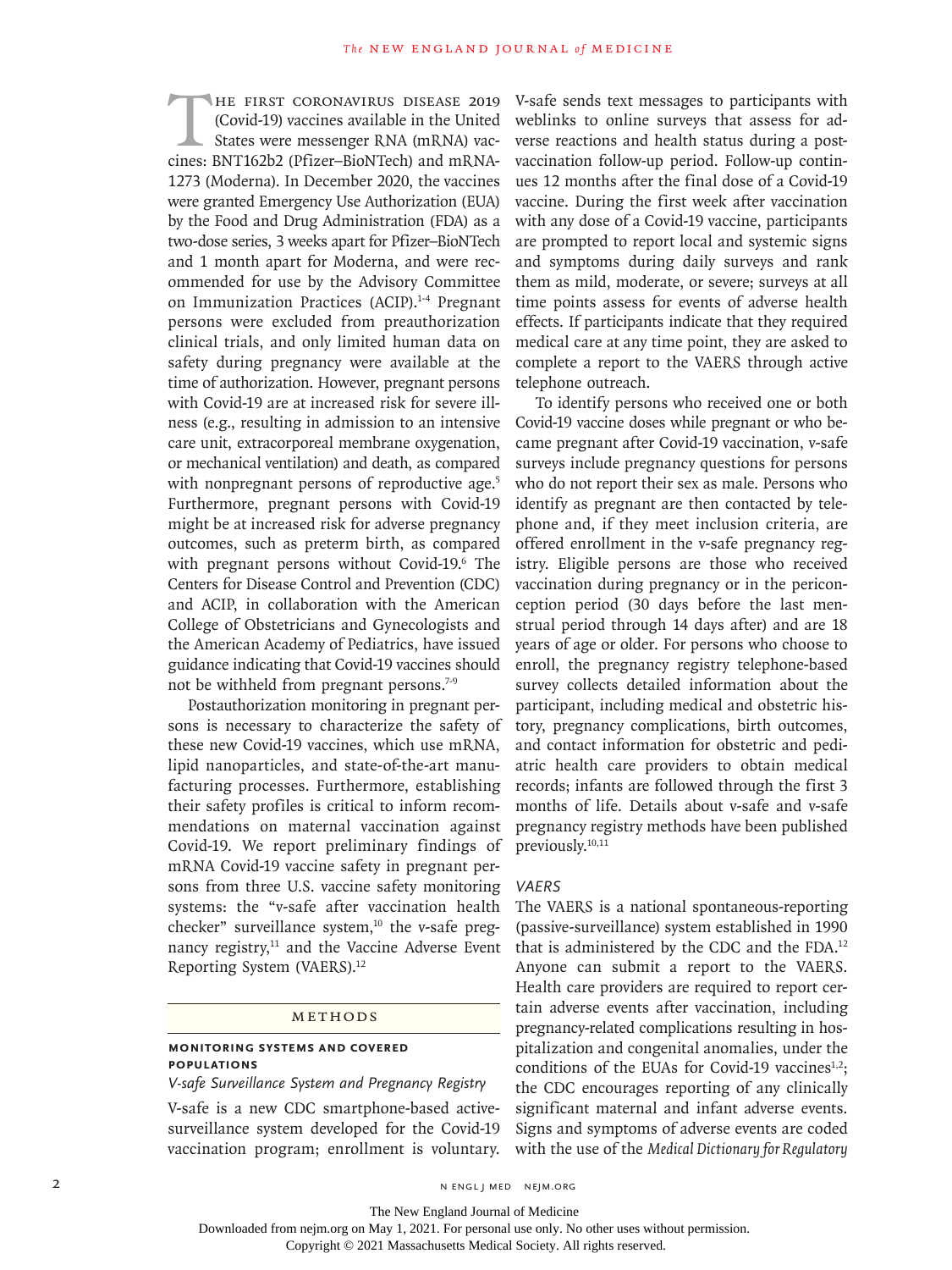Activities (MedDRA), version 23.1.<sup>13</sup> We used a pregnancy-status question in the VAERS form and a MedDRA code and text-string search to identify reports involving vaccination in pregnant persons.14

# **Outcomes**

V-safe outcomes included participant-reported local and systemic reactogenicity to the BNT162b2 (Pfizer–BioNTech) vaccine and the mRNA-1273 (Moderna) vaccine on the day after vaccination among all pregnant persons 16 to 54 years of age and among nonpregnant women 16 to 54 years of age as a comparator. For analysis of pregnancy outcomes in the v-safe pregnancy registry, data were restricted to completed pregnancies (i.e., live-born infant, spontaneous abortion, induced abortion, or stillbirth). Participant-reported pregnancy outcomes included pregnancy loss (spontaneous abortion and stillbirth) and neonatal outcomes (preterm birth, congenital anomalies, small size for gestational age, and neonatal death) (Table S1 in the Supplementary Appendix, available with the full text of this article at NEJM.org). In the VAERS, outcomes included non–pregnancy-specific adverse events and pregnancy- and neonatal-specific adverse events.

# **Statistical Analysis**

Demographic information and pregnancy characteristics are described for both v-safe and VAERS participants. Descriptive analyses were performed with the use of v-safe survey data for persons who identified as pregnant through February 28, 2021 (35,691 persons); persons enrolled in the v-safe pregnancy registry who were vaccinated through February 28, 2021 (3958 persons); and VAERS reports involving pregnant women received through February 28, 2021 (221 persons). Local and systemic reactogenicity was compared between persons who identified as pregnant and nonpregnant women. Descriptive analyses were conducted with the use of SAS software, version 9.4 (SAS Institute). All activities were reviewed by the CDC and were conducted in accordance with applicable federal law and CDC policy.

#### **RESULTS**

# **V-safe Surveillance: Local and Systemic Reactogenicity in Pregnant Persons**

From December 14, 2020, to February 28, 2021, a total of 35,691 v-safe participants identified as pregnant. Age distributions were similar among the participants who received the Pfizer–BioNTech vaccine and those who received the Moderna vaccine, with the majority of the participants being 25 to 34 years of age (61.9% and 60.6% for each vaccine, respectively) and non-Hispanic White (76.2% and 75.4%, respectively); most participants (85.8% and 87.4%, respectively) reported being pregnant at the time of vaccination (Table 1). Solicited reports of injection-site pain, fatigue, headache, and myalgia were the most frequent local and systemic reactions after either dose for both vaccines (Table 2) and were reported more frequently after dose 2 for both vaccines. Participant-measured temperature at or above 38°C was reported by less than 1% of the participants on day 1 after dose 1 and by 8.0% after dose 2 for both vaccines.

These patterns of reporting, with respect to both most frequently reported solicited reactions and the higher reporting of reactogenicity after dose 2, were similar to patterns observed among nonpregnant women (Fig. 1). Small differences in reporting frequency between pregnant persons and nonpregnant women were observed for specific reactions (injection-site pain was reported more frequently among pregnant persons, and other systemic reactions were reported more frequently among nonpregnant women), but the overall reactogenicity profile was similar. Pregnant persons did not report having severe reactions more frequently than nonpregnant women, except for nausea and vomiting, which were reported slightly more frequently only after dose 2 (Table S3).

## **V-safe Pregnancy Registry: Pregnancy Outcomes and Neonatal Outcomes**

As of March 30, 2021, the v-safe pregnancy registry call center attempted to contact 5230 persons who were vaccinated through February 28, 2021, and who identified during a v-safe survey as pregnant at or shortly after Covid-19 vaccination. Of these, 912 were unreachable, 86 declined to participate, and 274 did not meet inclusion criteria (e.g., were never pregnant, were pregnant but received vaccination more than 30 days before the last menstrual period, or did not provide enough information to determine eligibility). The registry enrolled 3958 participants with vaccination from December 14, 2020, to February 28, 2021, of whom 3719 (94.0%) identified as health care personnel. Among enrolled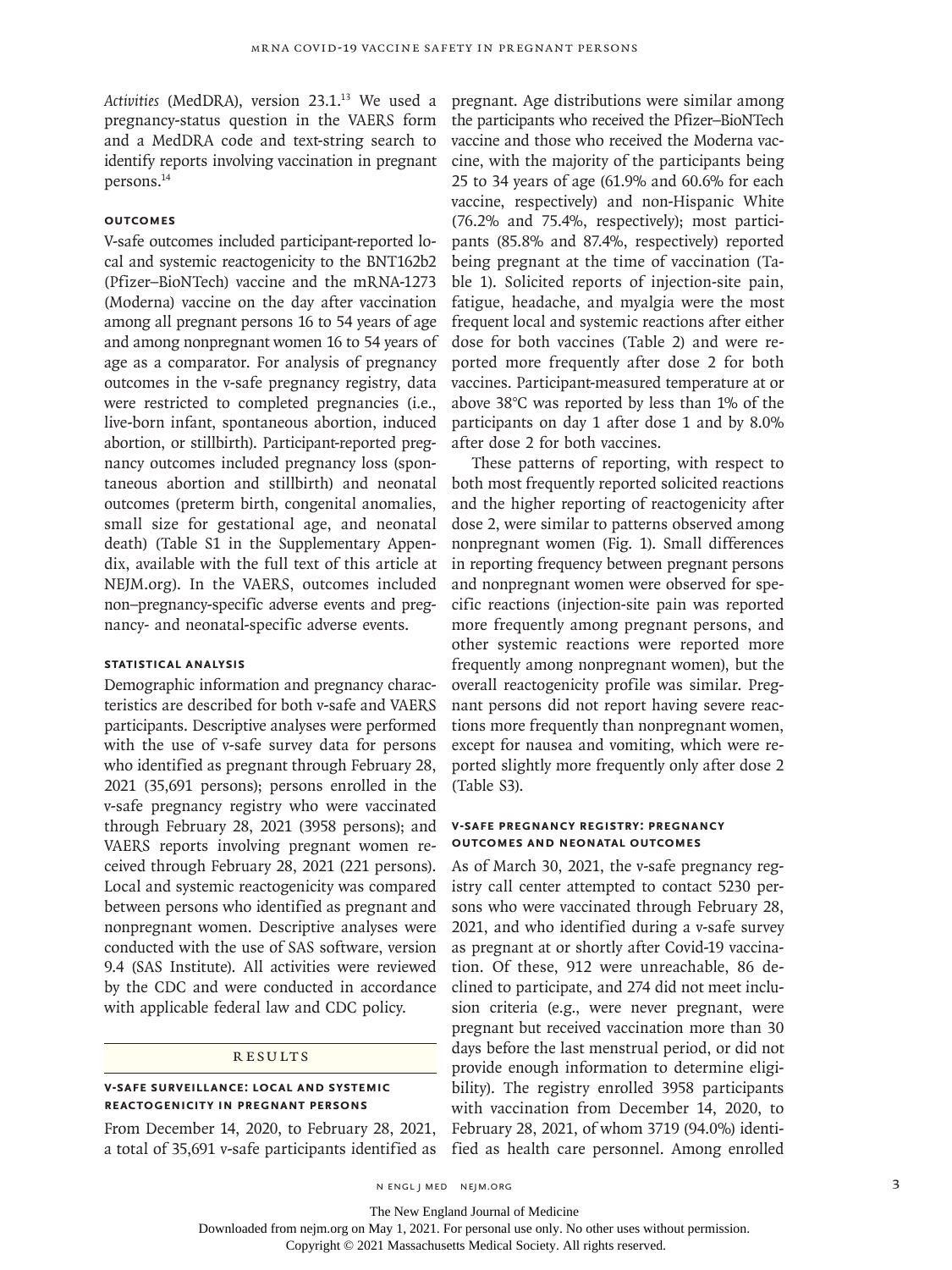| Table 1. Characteristics of Persons Who Identified as Pregnant in the V-safe Surveillance System and Received<br>an mRNA Covid-19 Vaccine.* |                                   |                    |               |  |
|---------------------------------------------------------------------------------------------------------------------------------------------|-----------------------------------|--------------------|---------------|--|
| Characteristic                                                                                                                              | <b>Pfizer-BioNTech</b><br>Vaccine | Moderna<br>Vaccine | Total         |  |
|                                                                                                                                             |                                   | number (percent)   |               |  |
| Total                                                                                                                                       | 19,252 (53.9)                     | 16,439(46.1)       | 35,691 (100)  |  |
| Age at first vaccine dose                                                                                                                   |                                   |                    |               |  |
| $16-19$ yr                                                                                                                                  | 23(0.1)                           | 36(0.2)            | 59 $(0.2)$    |  |
| $20 - 24$ yr                                                                                                                                | 469(2.4)                          | 525(3.2)           | 994 (2.8)     |  |
| $25 - 34$ yr                                                                                                                                | 11,913 (61.9)                     | 9,960(60.6)        | 21,873(61.3)  |  |
| $35 - 44$ yr                                                                                                                                | 6,002(31.2)                       | 5,011 (30.5)       | 11,013 (30.9) |  |
| $45 - 54$ yr                                                                                                                                | 845 (4.4)                         | 907(5.5)           | 1,752(4.9)    |  |
| Pregnancy status                                                                                                                            |                                   |                    |               |  |
| Pregnant at time of vaccination                                                                                                             | 16,522 (85.8)                     | 14,365 (87.4)      | 30,887 (86.5) |  |
| Positive pregnancy test after vaccination                                                                                                   | 2,730 (14.2)                      | 2,074 (12.6)       | 4,804 (13.5)  |  |
| Race and ethnic group+                                                                                                                      |                                   |                    |               |  |
| Participants with available data                                                                                                            | 14,320                            | 13,232             | 27,552        |  |
| Non-Hispanic White                                                                                                                          | 10,915 (76.2)                     | 9,982 (75.4)       | 20,897 (75.8) |  |
| Hispanic                                                                                                                                    | 1,289(9.0)                        | 1,364(10.3)        | 2,653(9.6)    |  |
| Non-Hispanic Asian                                                                                                                          | 972(6.8)                          | 762 (5.8)          | 1,734(6.3)    |  |
| Non-Hispanic Black                                                                                                                          | 371 (2.6)                         | 338 (2.6)          | 709 (2.6)     |  |
| Non-Hispanic multiple races                                                                                                                 | 315(2.2)                          | 292(2.2)           | 607(2.2)      |  |
| Non-Hispanic other race                                                                                                                     | 76 (0.5)                          | 56 (0.4)           | 132(0.5)      |  |
| Non-Hispanic American Indian or Alaska Native                                                                                               | 40(0.3)                           | 54(0.4)            | 94(0.3)       |  |
| Non-Hispanic Native Hawaiian or other Pacific Islander                                                                                      | 33(0.2)                           | 31(0.2)            | 64(0.2)       |  |
| Unknown race or unknown ethnic group                                                                                                        | 309(2.2)                          | 353(2.7)           | 662(2.4)      |  |

\* Shown are the characteristics of v-safe participants 16 to 54 years of age who identified as pregnant and who received a messenger RNA (mRNA) coronavirus disease 2019 (Covid-19) vaccine — BNT162b2 (Pfizer–BioNTech) or mRNA-1273 (Moderna) — from December 14, 2020, to February 28, 2021. Percentages may not total 100 because of rounding.

† Race and ethnic group were reported by the participants. Questions about race and ethnic group were added to v-safe after launch of the platform; not all pregnancies had recorded race and ethnic group at the time of data analysis. Therefore, data on race and ethnic group were missing for 22.8% of the total number of participants who identified as pregnant (4932 participants receiving the Pfizer–BioNTech vaccine and 3207 receiving the Moderna vaccine).

participants, most were 25 to 44 years of age (98.8%), non-Hispanic White (79.0%), and, at the time of interview, did not report a Covid-19 diagnosis during pregnancy (97.6%) (Table 3). Receipt of a first dose of vaccine meeting registryeligibility criteria was reported by 92 participants (2.3%) during the periconception period, by 1132 (28.6%) in the first trimester of pregnancy, by 1714 (43.3%) in the second trimester, and by 1019 (25.7%) in the third trimester (1 participant was missing information to determine the timing of vaccination) (Table 3). Among 1040 participants (91.9%) who received a vaccine in the first trimester and 1700 (99.2%) who received a vaccine in the second trimester, initial vaccine dose in the third trimester. Adverse out-

data had been collected and follow-up scheduled at designated time points approximately 10 to 12 weeks apart; limited follow-up calls had been made at the time of this analysis.

Among 827 participants who had a completed pregnancy, the pregnancy resulted in a live birth in 712 (86.1%), in a spontaneous abortion in 104  $(12.6\%)$ , in stillbirth in 1  $(0.1\%)$ , and in other outcomes (induced abortion and ectopic pregnancy) in 10 (1.2%). A total of 96 of 104 spontaneous abortions (92.3%) occurred before 13 weeks of gestation (Table 4), and 700 of 712 pregnancies that resulted in a live birth (98.3%) were among persons who received their first eligible

The New England Journal of Medicine

Downloaded from nejm.org on May 1, 2021. For personal use only. No other uses without permission.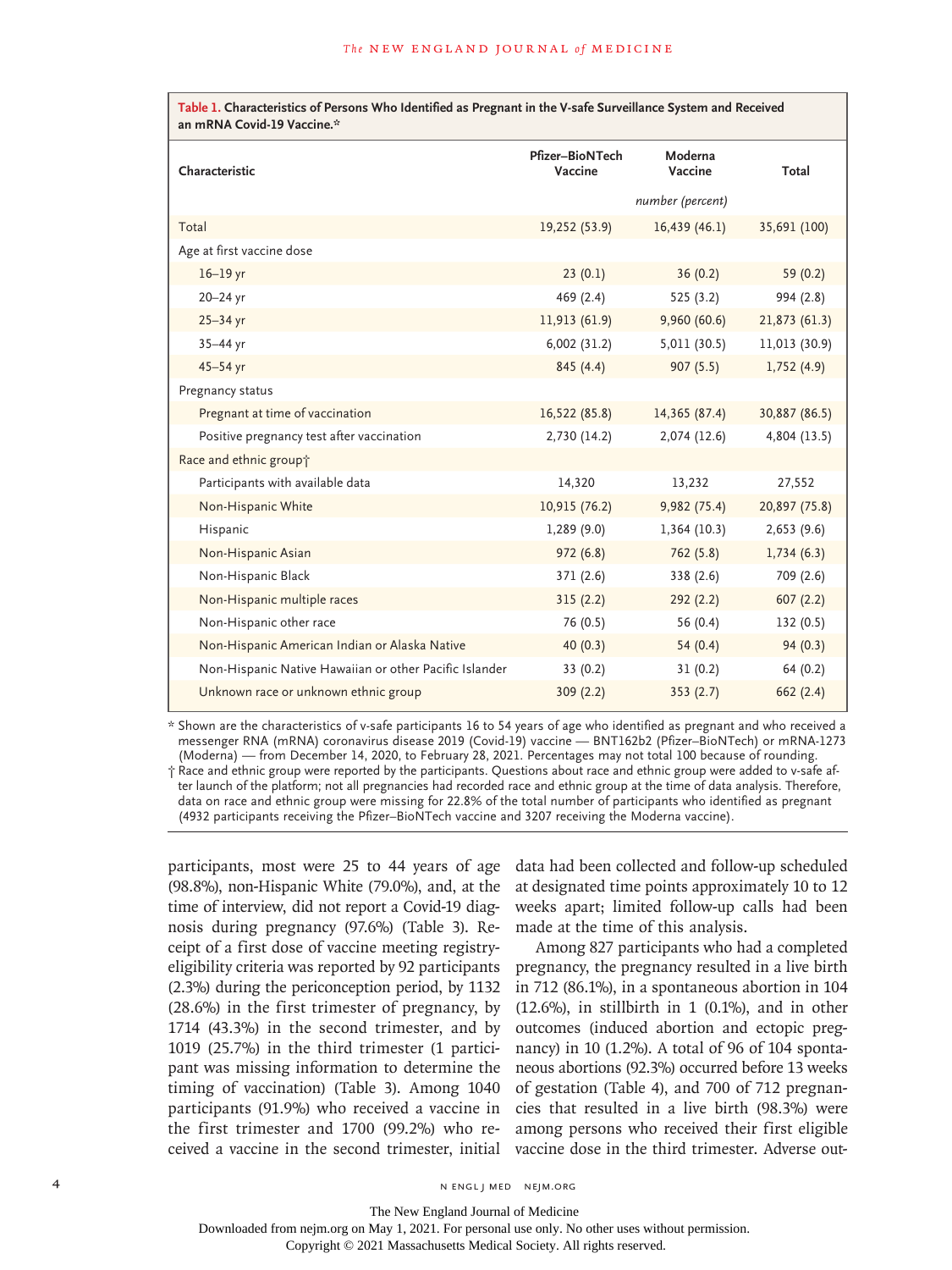| Table 2. Frequency of Local and Systemic Reactions Reported on the Day after mRNA Covid-19 Vaccination in Pregnant Persons.* |                        |                         |                        |                        |                          |                           |
|------------------------------------------------------------------------------------------------------------------------------|------------------------|-------------------------|------------------------|------------------------|--------------------------|---------------------------|
| <b>Reported Reaction</b>                                                                                                     |                        | Pfizer-BioNTech Vaccine | Moderna Vaccine        |                        | Total                    |                           |
|                                                                                                                              | Dose 1<br>$(N = 9052)$ | Dose 2<br>$(N = 6638)$  | Dose 1<br>$(N = 7930)$ | Dose 2<br>$(N = 5635)$ | Dose 1<br>$(N = 16,982)$ | Dose 2<br>$(N = 12, 273)$ |
|                                                                                                                              |                        |                         |                        | number (percent)       |                          |                           |
| Injection-site pain                                                                                                          | 7602 (84.0)            | 5886 (88.7)             | 7360 (92.8)            | 5388 (95.6)            | 14,962 (88.1)            | 11,274 (91.9)             |
| Fatigue                                                                                                                      | 2406 (26.6)            | 4231 (63.7)             | 2616 (33.0)            | 4541 (80.6)            | 5,022 (29.6)             | 8,772 (71.5)              |
| Headache                                                                                                                     | 1497 (16.5)            | 3138 (47.3)             | 1581 (19.9)            | 3662 (65.0)            | 3,078(18.1)              | 6,800(55.4)               |
| Myalgia                                                                                                                      | 795 (8.8)              | 2916 (43.9)             | 1167 (14.7)            | 3722 (66.1)            | 1,962 (11.6)             | 6,638(54.1)               |
| Chills                                                                                                                       | 254(2.8)               | 1747 (26.3)             | 442 (5.6)              | 2755 (48.9)            | 696(4.1)                 | 4,502 (36.7)              |
| Fever or felt feverish                                                                                                       | 256 (2.8)              | 1648 (24.8)             | 453 (5.7)              | 2594 (46.0)            | 709 (4.2)                | 4,242 (34.6)              |
| Measured temperature ≥38°C                                                                                                   | 30(0.3)                | 315(4.7)                | 62(0.8)                | 664 (11.8)             | 92(0.5)                  | 979 (8.0)                 |
| Nausea                                                                                                                       | 492 (5.4)              | 1356 (20.4)             | 638 (8.0)              | 1909 (33.9)            | 1,130(6.7)               | 3,265 (26.6)              |
| Joint pain                                                                                                                   | 209(2.3)               | 1267 (19.1)             | 342(4.3)               | 1871 (33.2)            | 551(3.2)                 | 3,138 (25.6)              |
| Injection-site swelling                                                                                                      | 318 (3.5)              | 411(6.2)                | 739 (9.3)              | 1051 (18.7)            | 1,057(6.2)               | 1,462 (11.9)              |
| Abdominal pain                                                                                                               | 117(1.3)               | 316(4.8)                | 160(2.0)               | 401(7.1)               | 277(1.6)                 | 717(5.8)                  |
| Injection-site redness                                                                                                       | 160(1.8)               | 169(2.5)                | 348 (4.4)              | 491 (8.7)              | 508 (3.0)                | 660 (5.4)                 |
| Diarrhea                                                                                                                     | 178(2.0)               | 277(4.2)                | 189(2.4)               | 332 (5.9)              | 367(2.2)                 | 609(5.0)                  |
| Vomiting                                                                                                                     | 82(0.9)                | 201(3.0)                | 77 (1.0)               | 357(6.3)               | 159 (0.9)                | 558 (4.5)                 |
| Injection-site itching                                                                                                       | 103(1.1)               | 109(1.6)                | 157(2.0)               | 193(3.4)               | 260(1.5)                 | 302(2.5)                  |
| Rash                                                                                                                         | 20(0.2)                | 18(0.3)                 | 22(0.3)                | 18(0.3)                | 42 (0.2)                 | 36(0.3)                   |

\* Shown are solicited reactions in v-safe participants 16 to 54 years of age who identified as pregnant and who received an mRNA Covid-19 vaccine (BNT162b2 [Pfizer–BioNTech] or mRNA-1273 [Moderna]) from December 14, 2020, to February 28, 2021.

12 sets of multiple gestation — were preterm birth (60 of 636 among those vaccinated before 37 weeks [9.4%]), small size for gestational age (23 of 724 [3.2%]), and major congenital anomalies (16 of 724 [2.2%]); no neonatal deaths were reported at the time of interview. Among the participants with completed pregnancies who reported congenital anomalies, none had received Covid-19 vaccine in the first trimester or periconception period, and no specific pattern of congenital anomalies was observed. Calculated proportions of pregnancy and neonatal outcomes appeared similar to incidences published in the peer-reviewed literature (Table 4).

# **Adverse-Event Findings on the VAERS**

During the analysis period, the VAERS received and processed 221 reports involving Covid-19 vaccination among pregnant persons; 155 (70.1%) involved nonpregnancy-specific adverse events, and 66 (29.9%) involved pregnancy- or neonatalspecific adverse events (Table S4). The most frequently reported pregnancy-related adverse

comes among 724 live-born infants — including events were spontaneous abortion (46 cases; 37 in the first trimester, 2 in the second trimester, and 7 in which the trimester was unknown or not reported), followed by stillbirth, premature rupture of membranes, and vaginal bleeding, with 3 reports for each. No congenital anomalies were reported to the VAERS, a requirement under the EUAs.

# Discussion

This U.S. surveillance review of the safety of mRNA Covid-19 vaccines during pregnancy and the periconception period indicates that some pregnant persons in the United States are choosing to be vaccinated against Covid-19 in all trimesters of pregnancy. Solicited local and systemic reactions that were reported to the v-safe surveillance system were similar among persons who identified as pregnant and nonpregnant women. Although not directly comparable, the proportions of adverse pregnancy and neonatal outcomes (e.g., fetal loss, preterm birth, small size for gestational age, congenital anomalies,

n engl j med nejm.org 5

Downloaded from nejm.org on May 1, 2021. For personal use only. No other uses without permission.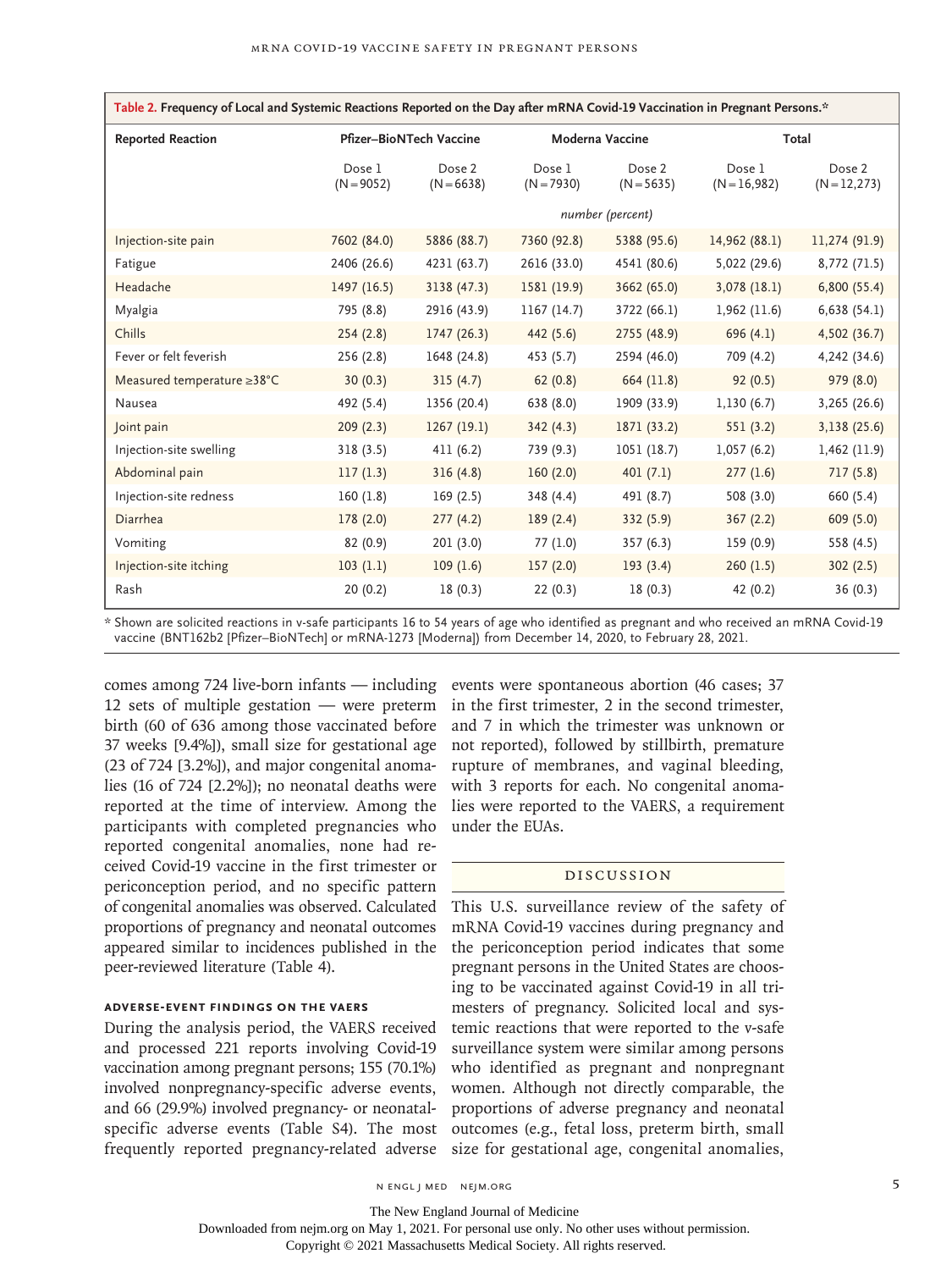

and neonatal death) among participants with completed pregnancies from the v-safe pregnancy registry appear to be similar to the published incidences in pregnant populations studied before the Covid-19 pandemic.15-26 Many participants in the v-safe pregnancy registry were included in the phase 1a (highest) priority group for Covid-19 vaccination owing to their work as health care personnel.<sup>27</sup> V-safe participation is voluntary, and registration information is not uniformly available at all vaccination locations, although information about the surveillance system is included on the EUA fact sheets for health care providers and patients. Thus, comparisons of the proportions of vaccinated women with these outcomes to previously published estimates are limited by likely differences between these populations in age, ethnic group, and other social, demographic, and clinical characteristics that are known to be associated with pregnancy and neonatal outcomes. However, such comparisons are helpful to provide a crude sense of whether there are any unexpected safety signals in these early data. At the time of this analysis, just 14.7% of persons who identified as pregnant

in the v-safe surveillance system had been contacted to offer enrollment in the pregnancy registry.

Other limitations should also be noted. As with all participant-reported surveillance systems, mistakes in completion of v-safe health surveys can result in misclassification of participants as pregnant; as a result, data for local and systemic reactions that participants reported to the v-safe platform may include some reports from nonpregnant persons. Participants are not required to complete surveys at the same time every day, and our ability to assess onset or duration of adverse events, such as fever, is limited. The registry data are preliminary, are from a small sample, and describe mostly neonatal outcomes from third-trimester vaccination; the findings may change as additional pregnancy outcomes are reported and the sample size increases, which may facilitate detection of rare outcomes. We were unable to evaluate adverse outcomes that might occur in association with exposures earlier in pregnancy, such as congenital anomalies, because no pregnant persons who were vaccinated early in pregnancy have had live births

Downloaded from nejm.org on May 1, 2021. For personal use only. No other uses without permission.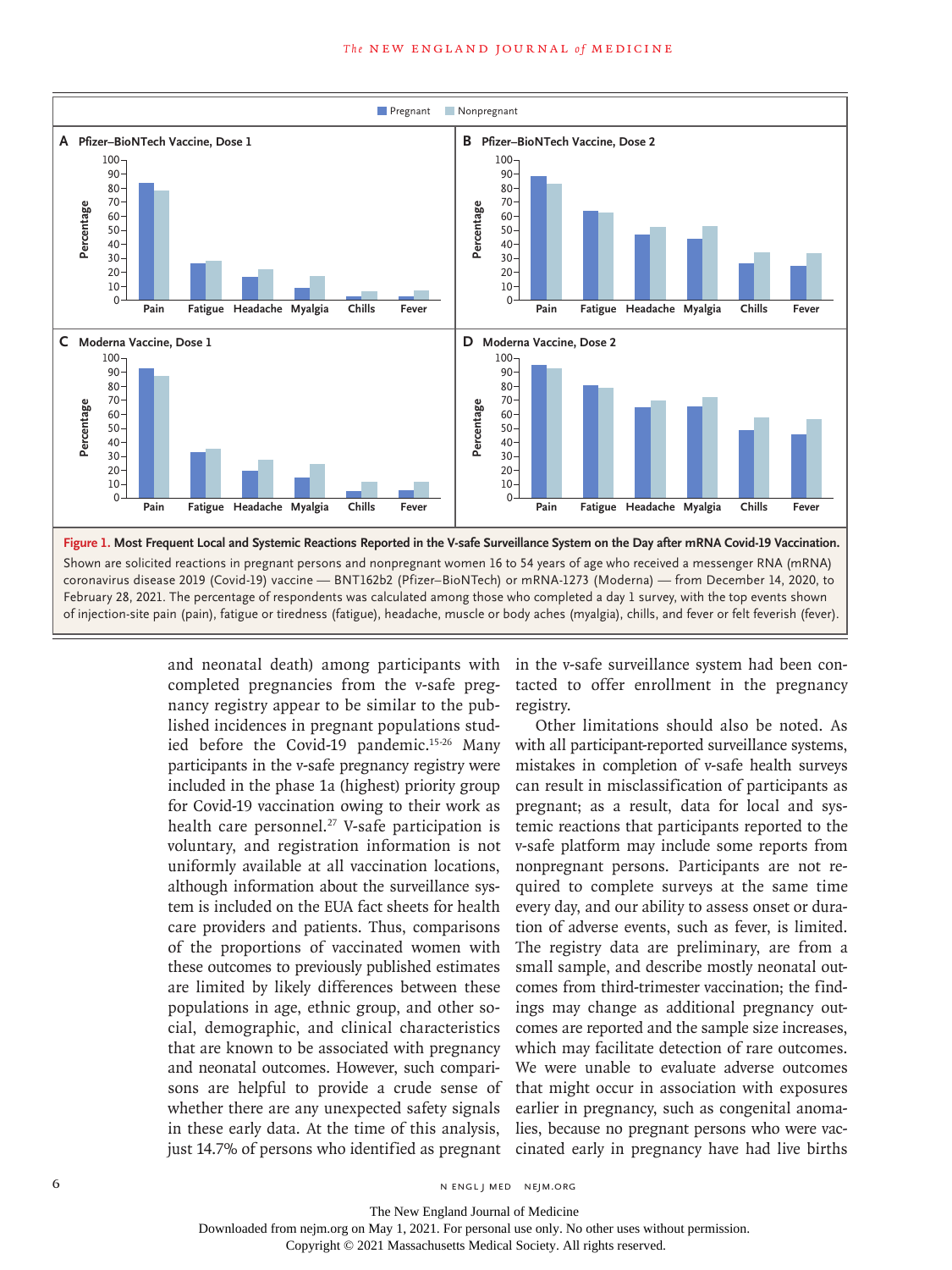| Table 3. Characteristics of V-safe Pregnancy Registry Participants.* |                            |                    |             |  |  |
|----------------------------------------------------------------------|----------------------------|--------------------|-------------|--|--|
| Characteristic                                                       | Pfizer-BioNTech<br>Vaccine | Moderna<br>Vaccine | Total       |  |  |
|                                                                      | number (percent)           |                    |             |  |  |
| Total                                                                | 2136 (54.0)                | 1822 (46.0)        | 3958 (100)  |  |  |
| Age at first vaccine doset                                           |                            |                    |             |  |  |
| 20-24 yr                                                             | 17(0.8)                    | 19(1.0)            | 36(0.9)     |  |  |
| $25 - 34$ yr                                                         | 1335 (62.5)                | 1238 (67.9)        | 2573 (65.0) |  |  |
| 35-44 yr                                                             | 777 (36.4)                 | 560 (30.7)         | 1337 (33.8) |  |  |
| $45 - 54$ yr                                                         | 7(0.3)                     | 5(0.3)             | 12(0.3)     |  |  |
| Race and ethnic group;                                               |                            |                    |             |  |  |
| Non-Hispanic White                                                   | 1663 (77.9)                | 1463 (80.3)        | 3126 (79.0) |  |  |
| Hispanic                                                             | 164(7.7)                   | 151(8.3)           | 315(8.0)    |  |  |
| Non-Hispanic Asian                                                   | 225 (10.5)                 | 138 (7.6)          | 363 (9.2)   |  |  |
| Non-Hispanic Black                                                   | 24(1.1)                    | 26(1.4)            | 50(1.3)     |  |  |
| Non-Hispanic multiple races                                          | 42 (2.0)                   | 30(1.6)            | 72 (1.8)    |  |  |
| Non-Hispanic American Indian or Alaskan Native                       | 5(0.2)                     | 1(0.1)             | 6(0.2)      |  |  |
| Non-Hispanic Native Hawaiian or other Pacific Islander               | 6(0.3)                     | 3(0.2)             | 9(0.2)      |  |  |
| Missing data or participant declined to answer                       | 7(0.3)                     | 10(0.5)            | 17(0.4)     |  |  |
| Timing of first eligible dose                                        |                            |                    |             |  |  |
| Periconception: within 30 days before last menstrual period          | 55(2.6)                    | 37(2.0)            | 92(2.3)     |  |  |
| First trimester: <14 wk                                              | 615 (28.8)                 | 517 (28.4)         | 1132 (28.6) |  |  |
| Second trimester: ≥14 and <28 wk                                     | 932 (43.6)                 | 782 (42.9)         | 1714 (43.3) |  |  |
| Third trimester: $\geq$ 28 wk                                        | 533 (25.0)                 | 486 (26.7)         | 1019 (25.7) |  |  |
| Missing data                                                         | $1 (-0.1)$                 | $\mathbf 0$        | $1 (-0.1)$  |  |  |
| Covid-19 infection during pregnancy                                  |                            |                    |             |  |  |
| No Covid-19 infection                                                | 2084 (97.6)                | 1779 (97.6)        | 3863 (97.6) |  |  |
| Before vaccination                                                   | 32(1.5)                    | 24(1.3)            | 56 $(1.4)$  |  |  |
| ≤14 days after first eligible dose of vaccination                    | 3(0.1)                     | 7(0.4)             | 10(0.3)     |  |  |
| >14 days after first eligible dose of vaccination                    | 9(0.4)                     | 3(0.2)             | 12(0.3)     |  |  |
| Missing data                                                         | 8(0.4)                     | 9(0.5)             | 17(0.4)     |  |  |

\* Shown are registry participants who received an mRNA Covid-19 vaccine (BNT162b2 [Pfizer–BioNTech] or mRNA-1273 [Moderna]) from December 14, 2020, to February 28, 2021. Percentages may not total 100 because of rounding.

† The v-safe pregnancy registry is only enrolling pregnant persons 18 years of age or older; at the time of this analysis, no participants were younger than 20 years of age.

‡ Race and ethnic group were reported by the participants.

captured in the v-safe pregnancy registry to date; follow-up is ongoing. In addition, the proportion of pregnant persons who reported spontaneous abortion may not reflect true postvaccination proportions because participants might have been vaccinated after the period of greatest risk in the first trimester, and very early pregnancy losses might not be recognized. Whereas some pregnancies with vaccination in the first and early second trimester have been completed, the majority are ongoing, and a direct comparison

of outcomes on the basis of timing of vaccination is needed to define the proportion of spontaneous abortions in this cohort. Because of sample-size constraints, both pregnancy and neonatal outcomes were calculated as a proportion instead of a rate.

Our preliminary analysis uses participantreported data and has limited information on other potential risk factors for adverse pregnancy and neonatal outcomes. The VAERS is subject to the limitations of passive surveillance.<sup>12</sup> Despite

n engl j med nejm.org 7

The New England Journal of Medicine

Downloaded from nejm.org on May 1, 2021. For personal use only. No other uses without permission.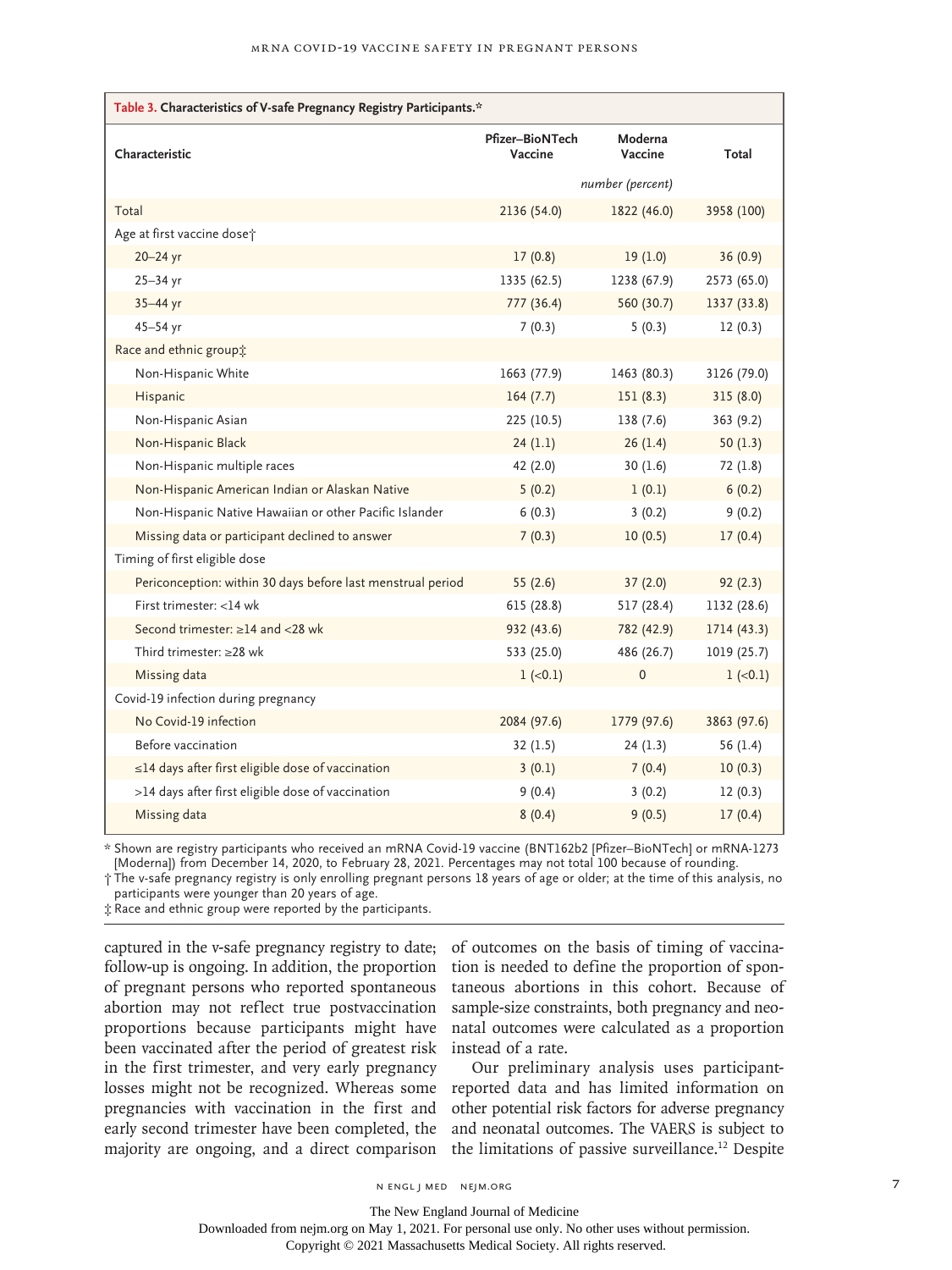| Table 4. Pregnancy Loss and Neonatal Outcomes in Published Studies and V-safe Pregnancy Registry Participants. |                      |                            |  |  |
|----------------------------------------------------------------------------------------------------------------|----------------------|----------------------------|--|--|
| Participant-Reported Outcome                                                                                   | Published Incidence* | V-safe Pregnancy Registry; |  |  |
|                                                                                                                | %                    | no./total no. $(%)$        |  |  |
| Pregnancy loss among participants with a completed pregnancy                                                   |                      |                            |  |  |
| Spontaneous abortion: < 20 wk <sup>15-17</sup>                                                                 | $10 - 26$            | 104/827 (12.6) $\pm$       |  |  |
| Stillbirth: $\geq 20$ wk <sup>18-20</sup>                                                                      | $\langle$ 1          | 1/725(0.1)                 |  |  |
| Neonatal outcome among live-born infants                                                                       |                      |                            |  |  |
| Preterm birth: $<$ 37 wk <sup>21,22</sup>                                                                      | $8 - 15$             | 60/636 $(9.4)$             |  |  |
| Small size for gestational age <sup>23,24</sup>                                                                | 3.5                  | 23/724(3.2)                |  |  |
| Congenital anomalies <sup>25**</sup>                                                                           | $\overline{3}$       | 16/724(2.2)                |  |  |
| Neonatal death <sup>26</sup> i <sup>+</sup>                                                                    | $<$ 1                | 0/724                      |  |  |

\* The populations from which these rates are derived are not matched to the current study population for age, race and ethnic group, or other demographic and clinical factors.

† Data on pregnancy loss are based on 827 participants in the v-safe pregnancy registry who received an mRNA Covid-19 vaccine (BNT162b2 [Pfizer–BioNTech] or mRNA-1273 [Moderna]) from December 14, 2020, to February 28, 2021, and who reported a completed pregnancy. A total of 700 participants (84.6%) received their first eligible dose in the third trimester. Data on neonatal outcomes are based on 724 live-born infants, including 12 sets of multiples.

A total of 96 of 104 spontaneous abortions (92.3%) occurred before 13 weeks of gestation.

The denominator includes live-born infants and stillbirths.

¶ The denominator includes only participants vaccinated before 37 weeks of gestation.

Small size for gestational age indicates a birthweight below the 10th percentile for gestational age and infant sex according to INTERGROWTH-21<sup>st</sup> growth standards (http://intergrowth21.ndog.ox.ac.uk). These standards draw from an international sample including both low-income and high-income countries but exclude children with coexisting conditions and malnutrition. They can be used as a standard for healthy children growing under optimal conditions.

\*\* Values include only major congenital anomalies in accordance with the Metropolitan Atlanta Congenital Defects Program 6-Digit Code Defect List (www.cdc.gov/ncbddd/birthdefects/macdp.html); all pregnancies with major congenital anomalies were exposed to Covid-19 vaccines only in the third trimester of pregnancy (i.e., well after the period of organogenesis).

†† Neonatal death indicates death within the first 28 days after delivery.

EUA mandatory reporting requirements and CDC guidance on VAERS reporting, there is probably substantial underreporting of pregnancy- and neonatal-specific adverse events. We also do not know the total number of Covid-19 vaccine doses administered to pregnant persons, which further limits our ability to estimate rates of reported adverse events from VAERS data. Among pregnancy-specific conditions reported to the VAERS after Covid-19 vaccination, miscarriage was the most common. This is similar to what was observed during the influenza A (H1N1) pandemic in 2009 after the introduction of the 2009 H1N1 inactivated influenza vaccine, where miscarriage was the most common adverse event reported by pregnant persons who received that vaccine.28

In addition to vaccination protecting women against Covid-19 and its complications during pregnancy, emerging evidence has shown transplacental transfer of severe acute respiratory syndrome coronavirus 2 (SARS-CoV-2) antibodies after maternal Covid-19 vaccination during

the third trimester, which suggests that maternal vaccination might provide some level of protection to the neonate.29-32 However, we do not have data on antibody transfer and level of protection relative to the timing of vaccination. The CDC and the FDA are continuing to monitor and disseminate information about the safety of mRNA and additional types of Covid-19 vaccines in pregnant persons.

Early data from the v-safe surveillance system, the v-safe pregnancy registry, and the VAERS do not indicate any obvious safety signals with respect to pregnancy or neonatal outcomes associated with Covid-19 vaccination in the third trimester of pregnancy. Continued monitoring is needed to further assess maternal, pregnancy, neonatal, and childhood outcomes associated with maternal Covid-19 vaccination, including in earlier stages of pregnancy and during the preconception period. Meanwhile, the present data can help inform decision making about vaccination by pregnant persons and their health care providers.

8 N ENGL J MED NEJM.ORG

The New England Journal of Medicine

Downloaded from nejm.org on May 1, 2021. For personal use only. No other uses without permission.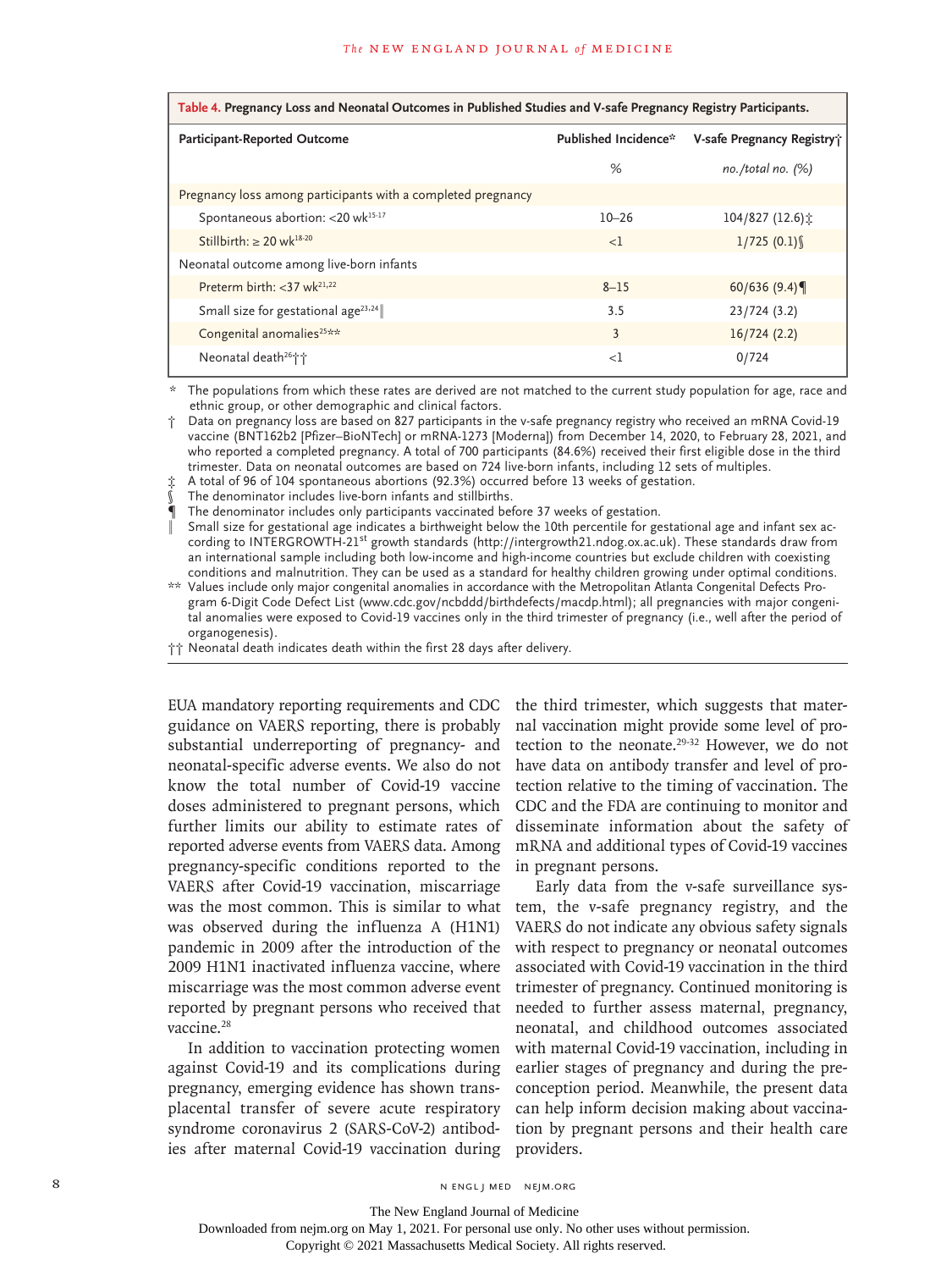The findings and conclusions in this article are those of the authors and do not necessarily represent the official position of the Centers for Disease Control and Prevention (CDC) or the Food and Drug Administration (FDA). Mention of a product or company name is for identification purposes only and does not constitute endorsement by the CDC or the FDA. All authors are U.S. government employees or U.S. government contractors and do not have any material conflicts of interest. Oracle provided in-kind technical support to build and maintain the v-safe after vaccination health checker infrastructure for data capture and messaging to participants.

Disclosure forms provided by the authors are available with the full text of this article at NEJM.org.

A data sharing statement provided by the authors is available with the full text of this article at NEJM.org.

We thank the v-safe participants, the members of the Oracle v-safe development team for their contributions, and the members of the CDC COVID-19 Response Team for their support.

#### **Appendix**

The authors' affiliations are as follows: the Immunization Safety Office, Division of Healthcare Quality Promotion (T.T.S., T.R.M., P.L. Moro, L.P., P.L. Marquez, C.K.O., C.L., B.C.Z., J.M.G.), and the Arboviral Diseases Branch, Division of Vector-Borne Diseases (S.W.M.), National Center for Emerging and Zoonotic Infectious Diseases, the Division of Birth Defects and Infant Disorders, National Center on Birth Defects and Developmental Disabilities (S.Y.K., V.K.B., C.J.G., D.M.M.-D.), the Division of Reproductive Health, National Center for Chronic Disease Prevention and Health Promotion (T.O., K.T.C., S.R.E., A.N.S.), the World Trade Center Health Program, National Institute for Occupational Safety and Health (R.L.), and the Epidemic Intelligence Service (K.T.C.) — all at the Centers for Disease Control and Prevention, Atlanta; and the Division of Epidemiology, Office of Biostatistics and Epidemiology, Center for Biologics Evaluation and Research, Food and Drug Administration, Silver Spring, MD (M.A., A.M.-J.).

#### **References**

**1.** Food and Drug Administration. Fact sheet for healthcare providers administering vaccine (vaccination providers): emergency use authorization (EUA) of the Pfizer-BioNTech COVID-19 vaccine to prevent coronavirus disease 2019 (COVID-19). 2021 (https://www.fda.gov/media/144413/ download).

**2.** Food and Drug Administration. Fact sheet for healthcare providers administering vaccine (vaccination providers): emergency use authorization (EUA) of the Moderna COVID-19 vaccine to prevent coronavirus disease 2019 (COVID-19). 2021 (https://www.fda.gov/media/144637/ download).

**3.** Oliver SE, Gargano JW, Marin M, et al. The Advisory Committee on Immunization Practices' interim recommendation for use of Pfizer-BioNTech COVID-19 vaccine — United States, December 2020. MMWR Morb Mortal Wkly Rep 2020;69: 1922-4.

**4.** Oliver SE, Gargano JW, Marin M, et al. The Advisory Committee on Immunization Practices' interim recommendation for use of Moderna COVID-19 vaccine -United States, December 2020. MMWR Morb Mortal Wkly Rep 2021;69:1653-6.

**5.** Zambrano LD, Ellington S, Strid P, et al. Update: characteristics of symptomatic women of reproductive age with laboratoryconfirmed SARS-CoV-2 infection by pregnancy status — United States, January 22– October 3, 2020. MMWR Morb Mortal Wkly Rep 2020;69:1641-7.

**6.** Allotey J, Stallings E, Bonet M, et al. Clinical manifestations, risk factors, and maternal and perinatal outcomes of coronavirus disease 2019 in pregnancy: living systematic review and meta-analysis. BMJ 2020;370:m3320.

**7.** Centers for Disease Control and Prevention. COVID-19 vaccines: interim clinical considerations for use of COVID-19 vaccines currently authorized in the United States. 2021 (https://www.cdc.gov/vaccines/ covid-19/info-by-product/clinical -considerations.html).

**8.** American College of Obstetricians and Gynecologists. Vaccinating pregnant and lactating patients against COVID-19: practice advisory. December 2020 (https:// www.acog.org/clinical/clinical-guidance/ practice-advisory/articles/2020/12/ vaccinating-pregnant-and-lactating-patients

-against-covid-19).

**9.** American Academy of Pediatrics. Interim guidance for COVID-19 vaccination in children and adolescents. 2021 (https:// services.aap.org/en/pages/2019-novel

-coronavirus-covid-19-infections/clinical -guidance/interim-guidance-for-covid-19 -vaccination-in-children-and-adolescents/). **10.** Centers for Disease Control and Prevention. V-safe active surveillance for COVID-19 vaccine safety. January 2021 (https://www.cdc.gov/vaccinesafety/pdf/V -safe-Protocol-508.pdf).

**11.** Centers for Disease Control and Prevention. V-safe pregnancy surveillance (amendment). (https://www.cdc.gov/ vaccinesafety/pdf/vsafe-pregnancy -surveillance-protocol-508.pdf).

**12.** Shimabukuro TT, Nguyen M, Martin D, DeStefano F. Safety monitoring in the Vaccine Adverse Event Reporting System (VAERS). Vaccine 2015;33:4398-405.

**13.** Medical Dictionary for Regulatory Activities (MedDRA) home page. (https:// www.meddra.org/).

**14.** Centers for Disease Control and Prevention. Vaccine Adverse Event Reporting System (VAERS): standard operating procedures for COVID-19. January 2021 (https://www.cdc.gov/vaccinesafety/pdf/ VAERS-v2-SOP.pdf).

**15.** Dugas C, Slane VH. Miscarriage. In: StatPearls. Treasure Island, FL: StatPearls Publishing, 2021 (https://www.ncbi.nlm .nih.gov/books/NBK532992/).

**16.** American College of Obstetricians and

Gynecologists' Committee on Practice Bulletins — Gynecology. ACOG practice bulletin no. 200: early pregnancy loss. Obstet Gynecol 2018;132(5):e197-e207.

**17.** Practice Committee of the American Society for Reproductive Medicine. Evaluation and treatment of recurrent pregnancy loss: a committee opinion. Fertil Steril 2012;98:1103-11.

**18.** Hoyert DL, Gregory ECW. Cause-ofdeath data from the fetal death file, 2015- 2017. Natl Vital Stat Rep 2020;69(4):1-20. **19.** MacDorman MF, Gregory ECW. Fetal and perinatal mortality: United States, 2013. Natl Vital Stat Rep 2015;64(8):1-24. **20.** Panagiotakopoulos L, McCarthy NL, Tepper NK, et al. Evaluating the association of stillbirths after maternal vaccination in the Vaccine Safety Datalink. Obstet Gynecol 2020;136:1086-94.

**21.** Ferré C, Callaghan W, Olson C, Sharma A, Barfield W. Effects of maternal age and age-specific preterm birth rates on overall preterm birth rates — United States, 2007 and 2014. MMWR Morb Mortal Wkly Rep 2016;65:1181-4.

**22.** Centers for Disease Control and Prevention. Percentage of births born preterm by state (https://www.cdc.gov/nchs/ pressroom/sosmap/preterm\_births/preterm .htm).

**23.** Boghossian NS, Geraci M, Edwards EM, Horbar JD. Morbidity and mortality in small for gestational age infants at 22 to 29 weeks' gestation. Pediatrics 2018; 141(2):e20172533.

**24.** Francis A, Hugh O, Gardosi J. Customized vs INTERGROWTH-21st standards for the assessment of birthweight and stillbirth risk at term. Am J Obstet Gynecol 2018;218:Suppl:S692-S699.

**25.** Update on overall prevalence of major birth defects — Atlanta, Georgia, 1978– 2005. MMWR Morb Mortal Wkly Rep 2008;57:1-5.

**26.** Centers for Disease Control and Pre-

n engl j med nejm.org 9

Downloaded from nejm.org on May 1, 2021. For personal use only. No other uses without permission.